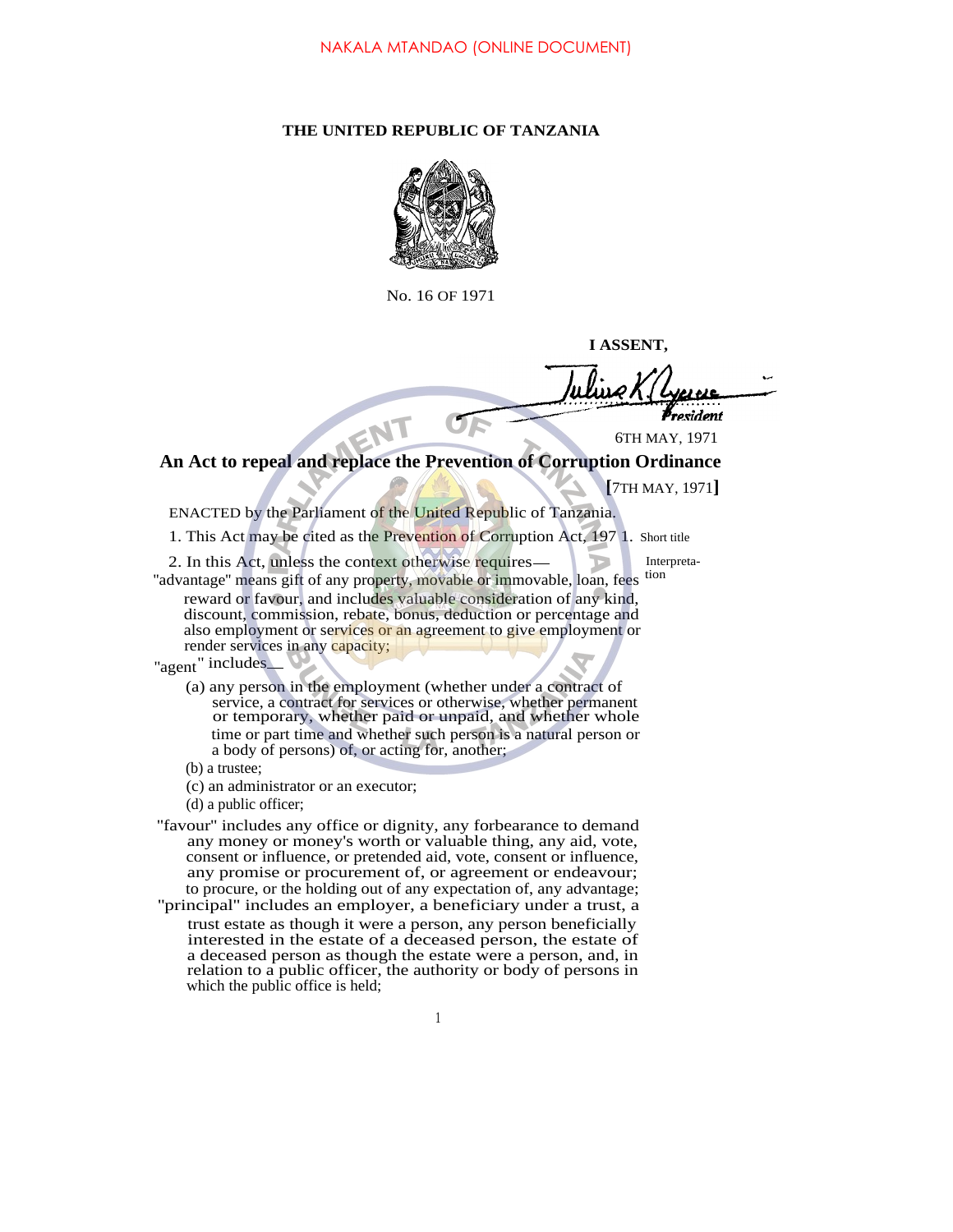''property'' for the purposes of section 8 and section 9, means any property, whether movable or immovable, and includes any chose in action-,

''public officer'' means-

- (a) the Speaker or a member of the National Assembly;
- (b) the Chairman or a member of the East African Legislative Assembly;
- (c) the Chairman or a member of a local authority;
- (d) an agent, employee, member or other officer (whether or not such member or officer is paid any remuneration in respect of his membership or office) of a specified authority or of any body of persons, whether corporate or unincorporate, which is an agent of a specified authority;
- (e) the Chairman or a member of any board, authority, tribunal, commission or body of persons, whether corporate or unincorporate, established or appointed under any written law for the performance of any statutory function provided for in such written law;
- (f) the holder of any office established by or under any written law;
- (g) the person holding any office (whether or not any remuneration is paid in respect of such office and whether or not the appointment to such office is permanent or temporary, full-time or part-time or under a contract of service, a contract for services or otherwise) in any corporation, company, society, co-operative society or other body of persons whatsoever, whether corporate or unincorporate, where the appointment or nomination of such person to such office was made by the President, a Minister, or by or on behalf of any specified authority,

and ''public office'' shall be construed accordingly;

''specified authority'' means-

(a) the Government;

- (b) the Community;
- (b) the Community;<br>(c) any corporation or institution of the Community;
- (d) a local authority;
- (e) a body corporate established by or under any written law other Cap. 212 than the Companies Ordinance;
	- (f) the Tanganyika African National Union, any organ of the Tanganyika African National Union and every body of persons, whether corporate or unincorporate, which is affiliated to the Tanganyika African National Union;
- Cap. 381 (g) a trade union registered under the Trade Union Ordinance;
	- (h) any company registered under the Companies Ordinance not less than fifty percentum of the issued share capital of which is owned by a specified authority or, where the company is limited by guarantee, a company in respect of which the amount that the specified authority which is a member of such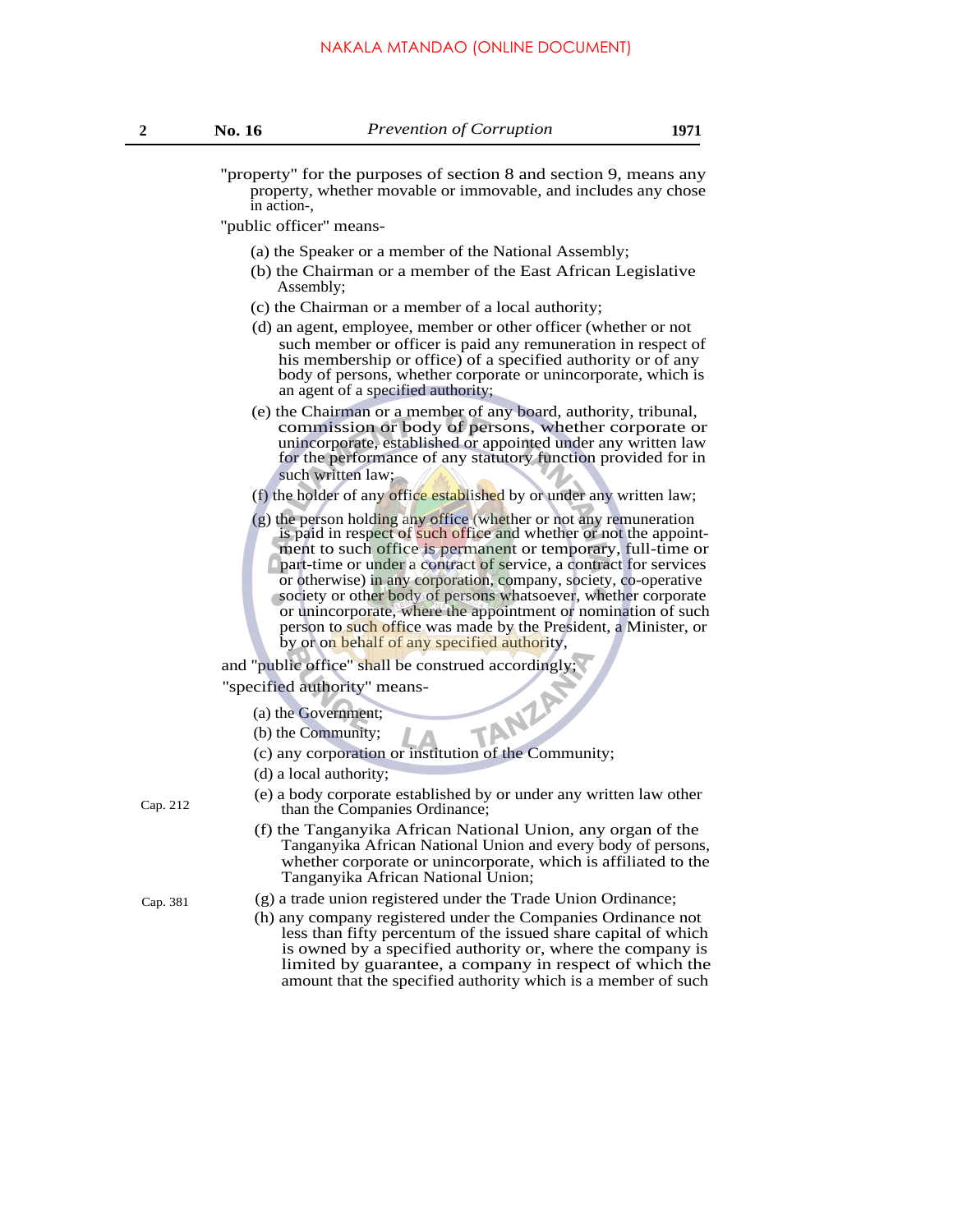company has undertaken to contribute in the event of the company being wound up is not less than fifty percenturn of the aggregate amount which all the members have undertaken to contribute; and references in this paragraph to a specified authority include references to any such company;

''to be in, or to have, possession of any property'' for the purposes of section 8 and section 9 includes having any right, title or interest in a property.

**3.**-(1) Any person who by himself, or by or in conjunction with any other person, corruptly solicits, accepts or obtains, or agrees to accept or attempts to obtain, from any person for himself or for any other person, any advantage as an inducement to, or reward for, or otherwise on account of, any agent (whether or not, such agent is the same person as such first mentioned person) doing, or forbearing to do, or having done or forborne to do, anything in relation to his principal's affairs or business, shall be guilty of an offence.,

(2) Any person who by himself, or by or in conjunction with any other person, corruptly gives, promises or offers any advantage to any person, whether for the benefit of that person or of another person, as an inducement to, or reward for, or otherwise on account of, any agent (whether or not such agent is the person to whom such advantage is given, promised or offered) doing, or forbearing to do, or having done or forborne to do, anything in relation to his principal's affairs or business, shall be guilty of an offence.

- (3) Where any person is convicted of an offence against this section
- (a) he shall be liable to imprisonment for a term not exceeding ten years or to a fine not exceeding fifty thousand shillings, or to both such imprisonment and fine; and
- (b) in addition, the court may-
	- (i) where such person is an agent, order him to pay to his principal, in such manner as the court may direct, the amount or value of any advantage received by him or any part thereof; or
	- (ii) where such a person is an agent, order that he pay to his principal, in such manner as the court may direct, part of the amount or value of any advantage received by him, and that the whole or part of the residue be forfeited; or
	- (iii) whether such person is an agent or not, order that the amount or value of any advantage received by him, or any part thereof, be forfeited.

**4.** Where a person is convicted of an offence under section 3 and the matter or transaction in relation to which the offence was committed was a contract or a proposal for a contract with a specified authority, penalty in or a sub-contract to execute any work comprised in such contract, certain paragraph (a) of subsection (3) of section 3 shall be read as if there were substituted for the reference to imprisonment for a term not exceeding ten years a reference to imprisonment for a term not exceeding fourteen years.

Increase of maximum penalty in cases

Corrupt transactions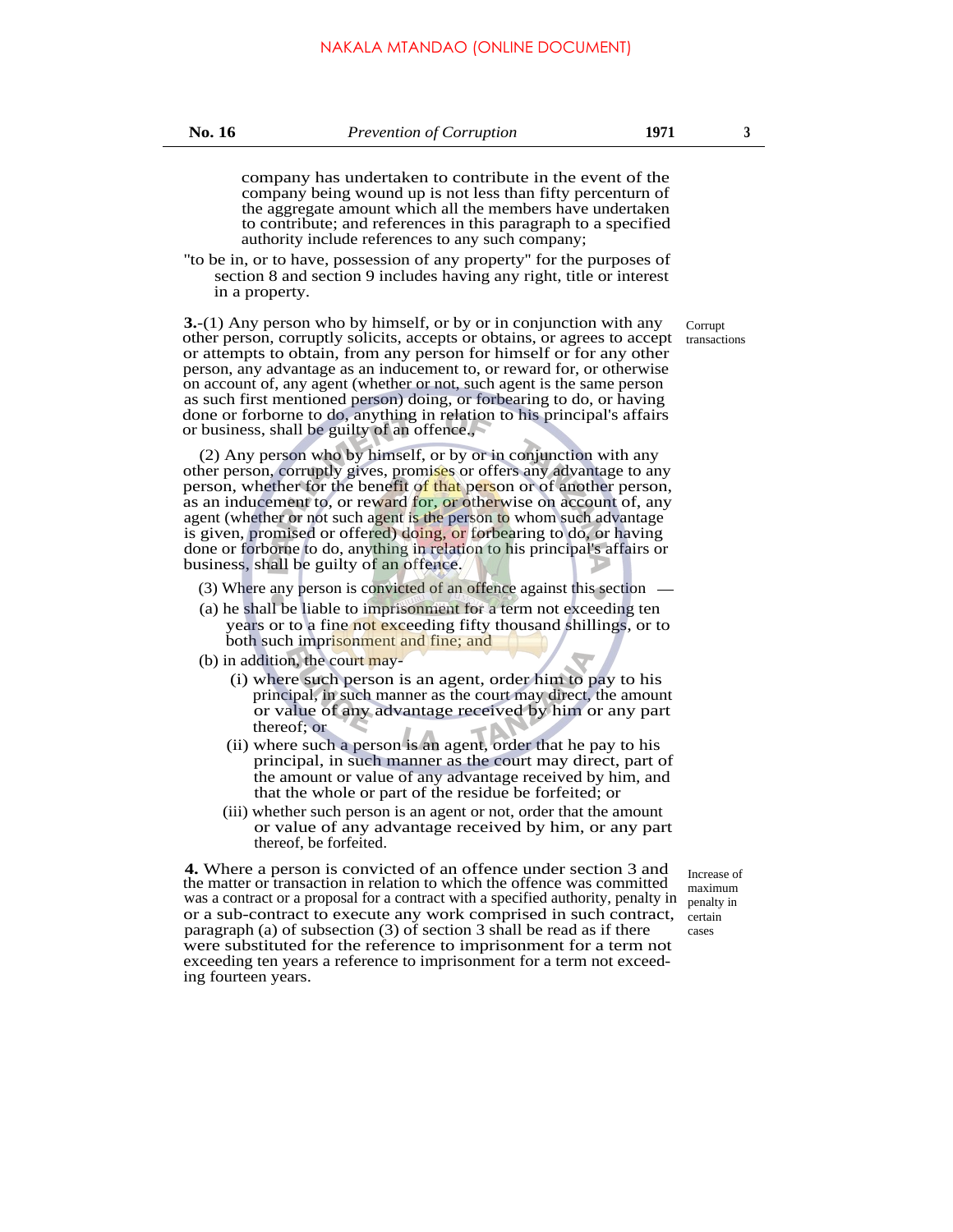Use of documents intended to mislead principal

**5.** If any person knowingly gives to any agent, or any agent knowingly uses with intent to deceive his principal, any receipt, account or other document relating to his principal's affairs or business, and which contains any statement which is false or erroneous or defective in any material particular, and which to his knowledge is intended to mislead the principal, he shall be guilty of an offence and shall be liable on conviction to imprisonment for a term not exceeding five years or to a fine not exceeding twenty thousand shillings, or to both such imprisonment and fine.

Public officer obtaining advantage without con sideration or without adequate consideration

Advantage received on behalf of accused

Public officers may be required to give account of their proper-ties

**6.** Any person who, being a public officer, solicits, accepts or obtains or agrees to accept or attempts to obtain for himself or for any other person, any advantage without lawful consideration or for a lawful consideration which, he knows or has reason to believe to be inadequate, from any person whom he knows or has reason to believe to have been, or to be, or to be likely or about to be, concerned in any matter or transaction with himself as a public officer, or having any connection with the official functions of himself or of any public officer to whom he is subordinate, or from any person whom he knows or has reason to believe to be interested in or related to or acting for or on behalf of the person so concerned, or having such a connection, shall be guilty of an offence and shall be liable to imprisonment for a term not exceeding seven years or to a fine not exceeding twenty thousand shillings or to both such imprisonment and such fine, and, in addition, the court may order that the amount or value of any advantage received by him, or any part thereof, be forfeited.

**7.** For the purposes of section 3 and section 6, where any advantage has been received with the knowledge of the accused person, by any person other than the accused person, and the court is satisfied, having regard to his relationship to the accused person or to any other circumstances, that such person has received the same for or on behalf of such accused person, or by reason of his relationship to the accused person or otherwise on account of or in connection with the official functions of such accused person, such advantage shall be deemed to have been received by such accused person.

**8.**-(1) Any police officer of or above the rank of Superintendent may, if he is authorized in writing in that behalf by the President or by the Attorney-General, by notice in writing addressed to any public officer require such public officer to give, within such time and in such manner as may be specified in the notice, a full and true account of all or any class of properties which such public officer or his agent has in his possession or which he or his agent had in his possession at any time during which the public officer held any public office, and he may also, by the same or subsequent notice, require such public officer to give a true account of how he acquired such property.

(2) Any public officer who fails to comply with any of the provisions of a notice addressed to him pursuant to this section, or knowingly gives a false account in relation to any property, shall be guilty of an offence and shall on conviction be liable to imprisonment for a term not exceeding two years.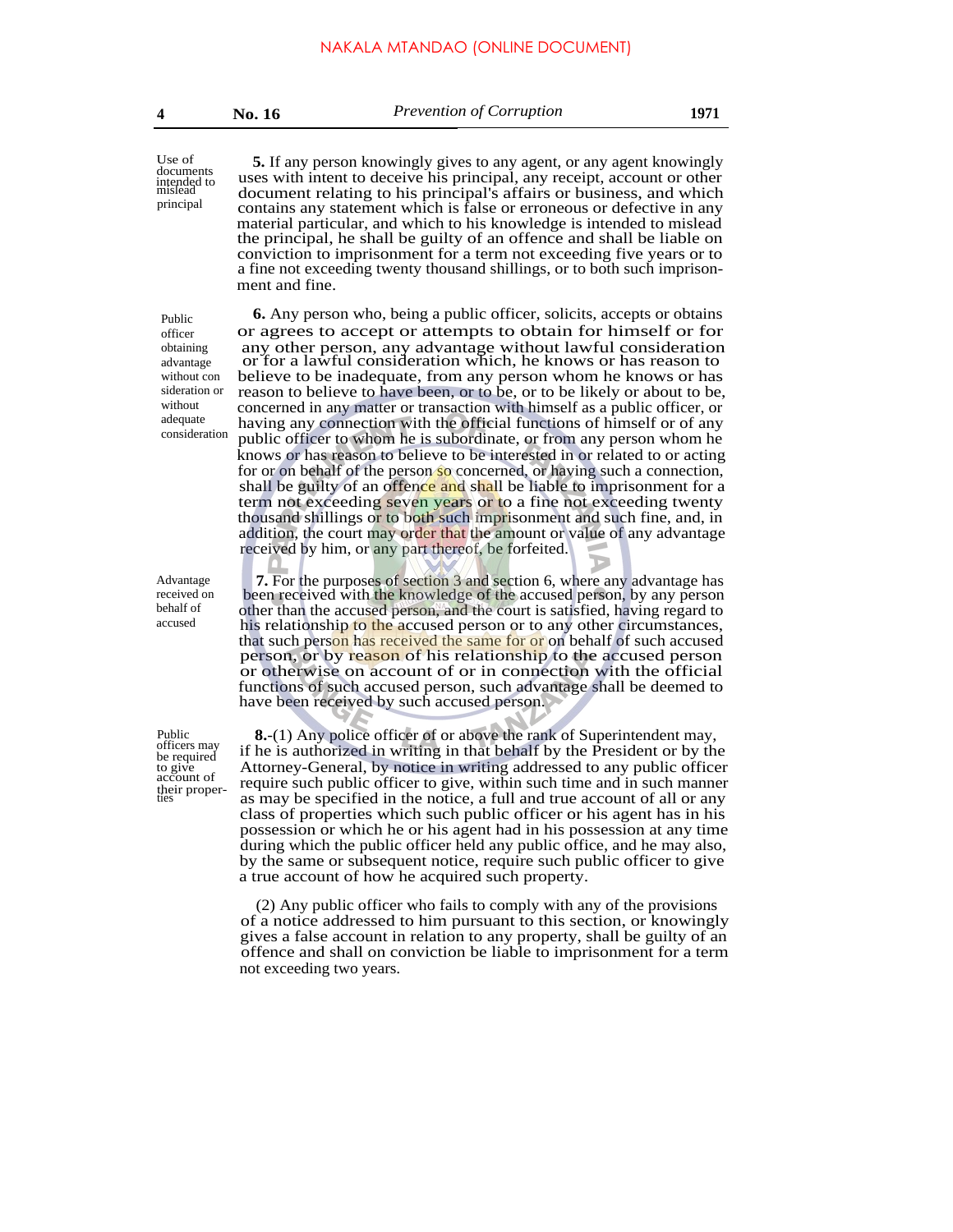(3) For the purposes of this section-

- ''agent'' means the husband, wife or child of the public officer, any debtor of the public officer, or any other person acting for or on behalf of the public officer;
- ''public officer'' includes any person who held a public office at any time during the five years immediately preceding the date on which a notice under subsection (1) is sent to him.

(4) In a prosecution for an offence under subsection (2) evidence of the fact that a notice under subsection (1) was given by a police officer of or above the rank of Superintendent shall be conclusive evidence that such police officer was authorized to give such notice by the President or, as the case may be, the Attorney-General.

**9.**-(l) Where, in consequence of any investigation made pursuant to section 8 or of a search conducted pursuant to section 13 or of an investigation of a bank account pursuant to section 12 or of any investigation carried out by or under the directions of the Director of Public Prosecutions, any public officer is found to be or to have been in possession of any property, or is found to have received the benefit of any services, which he may reasonably be suspected of having corruptly acquired or received when he held a public office, such public officer may be charged with having or having had in his possession property reasonably suspected of having been corruptly acquired or, as the case may be, with having received the benefit of services reasonably suspected of having been corruptly received, and if such public officer fails to satisfy the court that he did not corruptly acquire the property or, as the case may be, that he did not corruptly receive the benefit of services, he shall be liable on conviction to imprisonment for a term not exceeding five years, and in addition thereto the court may order that the property acquired by him be forfeited.

(2) For the purposes of this section

(a) ''corruptly acquired or received'' means received, accepted or obtained in circumstances in which it is an offence under section 3 or section 6 to receive, accept or obtain;

''public officer'' includes any person who held a public office at any time during the period of five years immediately preceding the date on which any prosecution under subsection (1) is commenced;

(b) a public officer shall be deemed to be or to have been in possession of property where such property is or was in possession of any other person and the court is satisfied, having regard to such other person's relationship to the accused person, or to any other circumstances, that such other person is holding or held such property for or on behalf of, or as a debtor of, the accused person or, in the case of such other person being the husband, wife, child, father mother, sister or brother of the accused person, the property was acquired as a gift from the accused person or with the knowledge, consent or connivance of the accused person;

Being in possession of property of corruptly acquired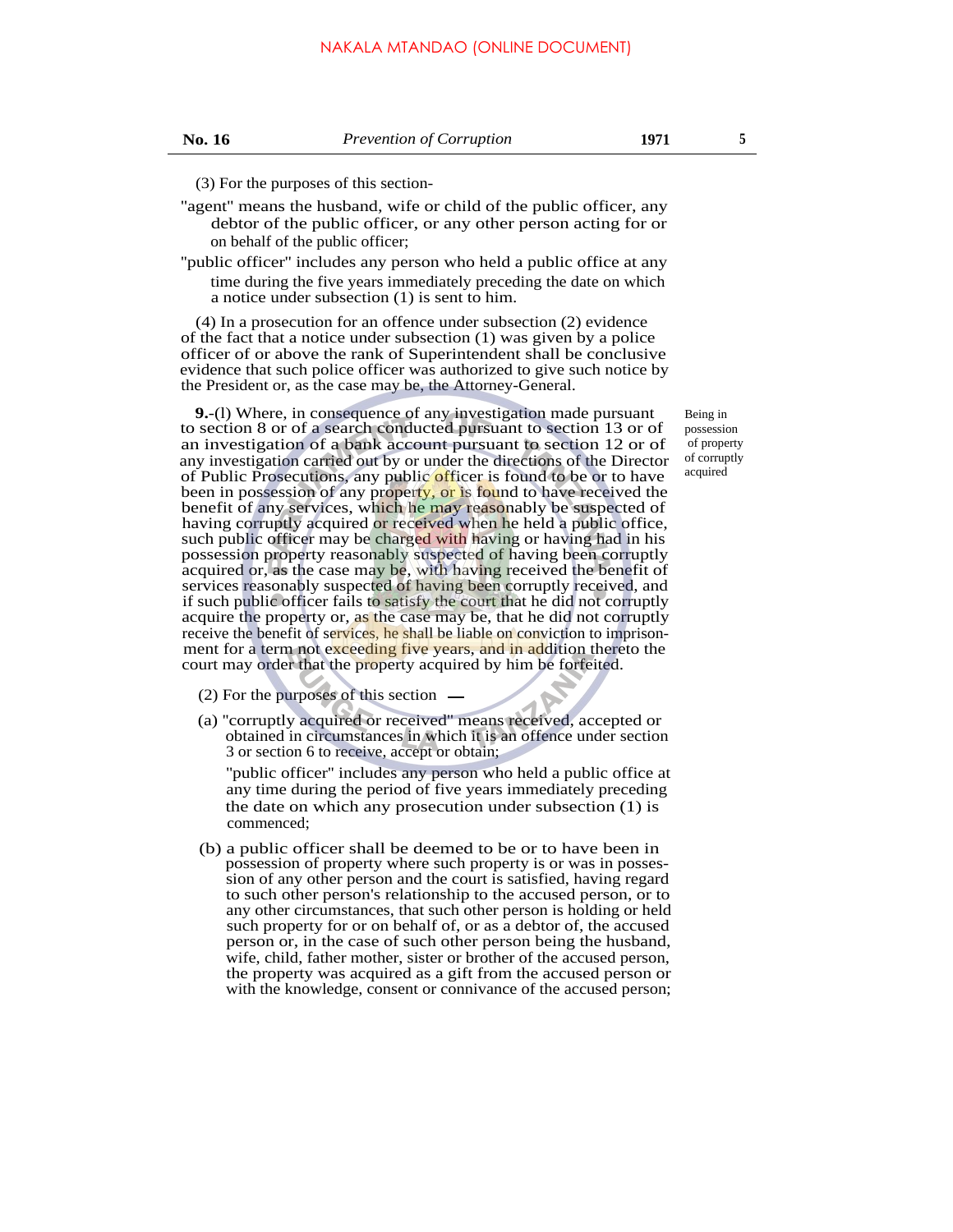(c) a public officer shall be deemed to have received the benefit of any services where such services were received by any other person and the court is satisfied, having regard to his relationship to the accused person or to any other circumstances, that such other person received such benefit for or on behalf of such accused person or that such services were rendered to such person at the request of the accused person or by reason of his relationship to the accused person.

Presumption of corruption in certain cases

**10.** Where, in any proceedings under section 3, it is proved that any advantage has been offered, promised or given to, or solicited, accepted or obtained or agreed to be accepted or obtained by a public officer by or from a person, or agent of a person, holding or seeking to obtain a contract from a specified authority, the advantage shall be deemed to have been offered, promised or given and solicited, accepted or obtained or agreed to be accepted or obtained corruptly as such inducement or reward as-is mentioned in section 3 unless the contrary is proved.

Defence in appointment nomination or election

Special power of investigation

**11.** No conviction for an offence against this Act shall be invalid by reason only of a defect in the appointment, nomination or election of a person to any office.

**12.**-(1) Notwithstanding any provision in any other writen law, the Attorney-General may, if he considers that any evidence of the commission of an offence against this Act by any person is likely to be found in any bank account relating to such person, his wife or child, or of any person reasonably believed by the Attorney-General to be a trustee or agent of such person, authorize in writing any named police officer of or above the rank of Superintendent, either alone or with any other person (hereinafter referred to as an authorized person), to investigate such bank account and such authorization shall be sufficient warrant for the production of such account for scrutiny by such officer or authorized person, and such officer or authorized person may take copies of any relevant entry in any such account.

(2) Any person who fails to produce any such account to such officer or to permit such officer or authorized person to scrutinize the same or to take copies of any relevant entry therein, shall be guilty of an offence and shall be liable on conviction to imprisonment for a term not exceeding two years or to a fine not exceeding five thousand shillings or to both such imprisonment and fine.

(3) In this section-

"bank account" includes any ledger, day book, cash book, account book and any other document used in the ordinary course of business by any person carrying on, whether on his own behalf as an agent for another, and whether exclusively or otherwise, any banking business whatsoever, whether such person is a bank within the meaning of any law for the time being in force relating to banks or not.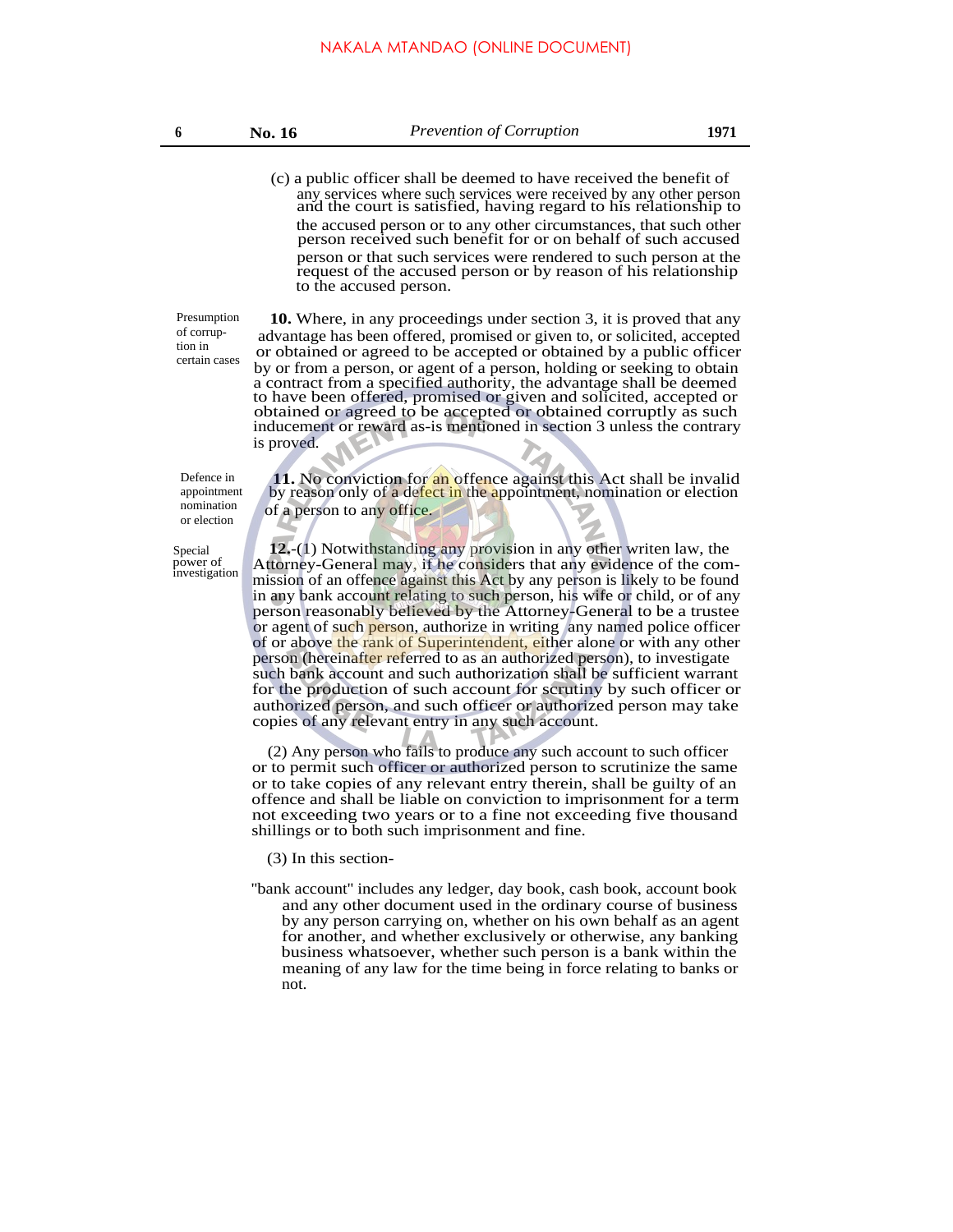**No. 16** *Prevention of Corruption* **1971 7**

**13.** (1) The Director of Public Prosecutions may, by writing, authorize any police officer of or above the rank of Superintendent to search authorize any person, if it is reasonably suspected that such person is in posse-search ssion of property corruptly acquired or to search any premises, vessel, boat, aircraft or other vehicle whatsoever in or upon which there is reason to suspect that any property corruptly acquired has been placed, deposited or concealed.

(2) A police officer authorized to make any search under this section may make such search and, for the purpose of so doing, may enter, using any necessary force and accompanied by such other persons as he deems necessary to assist him, into or upon any premises, vessel, boat, aircraft or other vehicle whatsoever.

**14.**-(l) In proceedings for an offence under this Act, the fact that an accused person is in possession, for which he cannot satisfactorily account to the court, of pecuniary resources, or of a property the market evident value of which is, disproportionate to his known sources of income, or that he had, at or about the time of the alleged effence, obtained an accretion to his pecuniary resources or property for which he cannot satisfactorily account to the court, may be proved and may be taken into consideration by the court as corroborating any other evidence in such proceedings that such accused person received or obtained any advantage or corruptly acquired any property.

(2) An accused person shall, for the purposes of subsection (1) of this section, be deemed to be in possession of resources or property or to have obtained an accretion thereto where such resources or property are held or such accretion is obtained by any other person, and the court is satisfied, having regard to his relationship to the accused person or to any other circumstances, that such other person is holding such resources or property or has obtained such accretion for or on behalf of, or as a debtor of, such accused person or, in the case of the husband, wife, child, father mother, sister or brother of an accused person, as a gift from such accused person.

(3) In any prosecution for an offence under section 3, section 6, section *8* or section 9, any statement or account in writing given by the accused person pursuant to a notice given to him under subsection (1) of section *8* shall be admissible in evidence notwithstanding any provision to the contrary in the Evidence Act, 1967 (including section *27* and section *28* of that Act) or any other written law.

**15.**-(1) Where the Attomey-General has reason to suspect any person of having corruptly received or acquired an advantage or property, he may, by notice addressed to such person or to any other person to whom the advantage or property, or the proceeds or value, or any part of the proceeds or value, of the advantage or property may be believed to have been transferred or conveyed by the person suspected of having corruptly received or acquired the advantage or property or by an agent of such person, direct the person to whom such notice is addressed not to transfer, dispose of or part with the possession of the sum of money or other property specified in such notice, and every such notice shall remain in force and be binding on the person to whom it is addressed and every other person to whom such money or other

D.P.P. may

Special rules of

Acts 1967 No. 6

Attorney-General may prohibit transfer of advantage or property corruptly acquired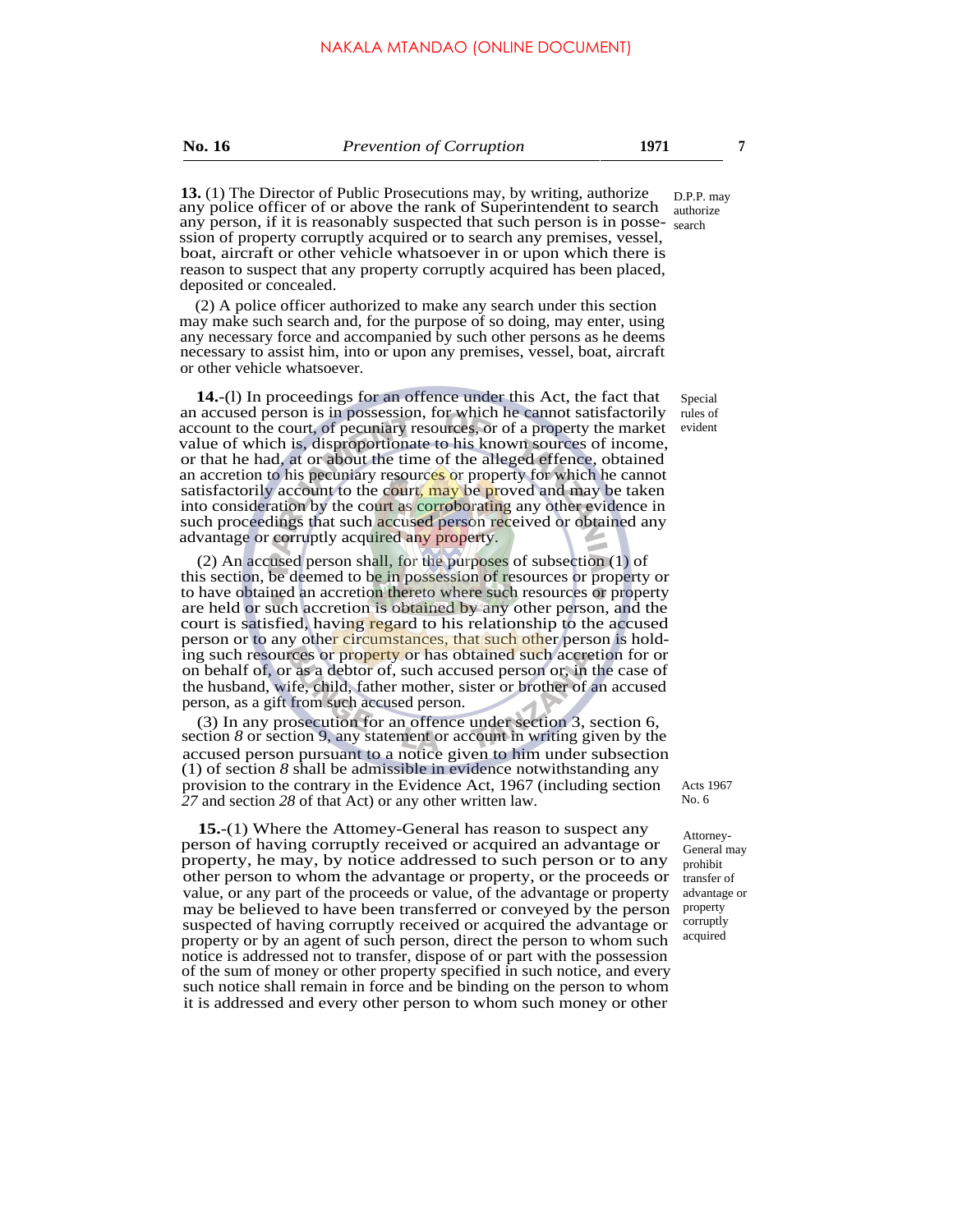property may pass by the operation of law for a period of six months from the date of the notice or, where proceedings for an offence under this Act or any other written law in relation to the advantage or property have been commenced against any person, until the determination of Such proceedings:

Provided that the Minister for the time being responsible for legal affairs may, in any case, by order under his hand, extend the period during which such notice shall remain m force for such further period or periods as he may specify.

(2) Any person who has been served with a notice under subsection (1) and who, in contravention of such notice, transfers, disposes of or parts with the possession of the sum of money or property specified in the notice, shall be guilty of an offence and shall be liable on conviction to imprisonment for a term not exceeding twelve months.

(3) In any proceeding for an offence under subsection (2), the accused person shall be acquitted if he satisfies the court-

- (a) that the sum of money or other property specified m the notice was delivered to a police officer, or to some other person as directed in the notice; or
- (b) that the sum of money or other property specified in the notice was produced to a court and has been retained by such court; or
- (c) that the notice was subsequently withdrawn by the Attorney-General by notification in writing.

**16.** Where a court orders the forfeiture or payment of the amount or value, or any part thereof, of any advantage, or the forfeiture of any property, under the provisions of section 3, section 6 or section 9, the following provisions shall apply-

- (a) payment of any sum ordered to be paid or forfeited may be enforced in the same manner and subject to the same incidents as in the case of the payment of fine;
- (b) all moneys forfeited shall be paid into the Treasury and shall form part of the general revenue,
- (c) where any property other than money is forfeited, it shall be disposed of in accordance with the provisions of section 40 of the Cap. I Interpretation and General Clauses Ordinance; and
	- (d) any such order shall, for the purpose of any appeal, be deemed to form part of the sentence of the court.

**17.**-(l) Where any advantage has, in contravention of this Act, been given by any person to an agent, the principal may recover as a civil debt the amount or the money value thereof from the agent and no conviction or acquittal of the agent or of such person as aforesaid m respect of an offence under this Act shall operate as a bar to proceedings for the recovery of such amount or money value.

(2) Nothing in this section shall be deemed to prejudice or affect any right which any principal may have under any law in force to recover from any person any money or property.

Forfeiture and payment of sum to principal

> Principal may recover any secret gifts